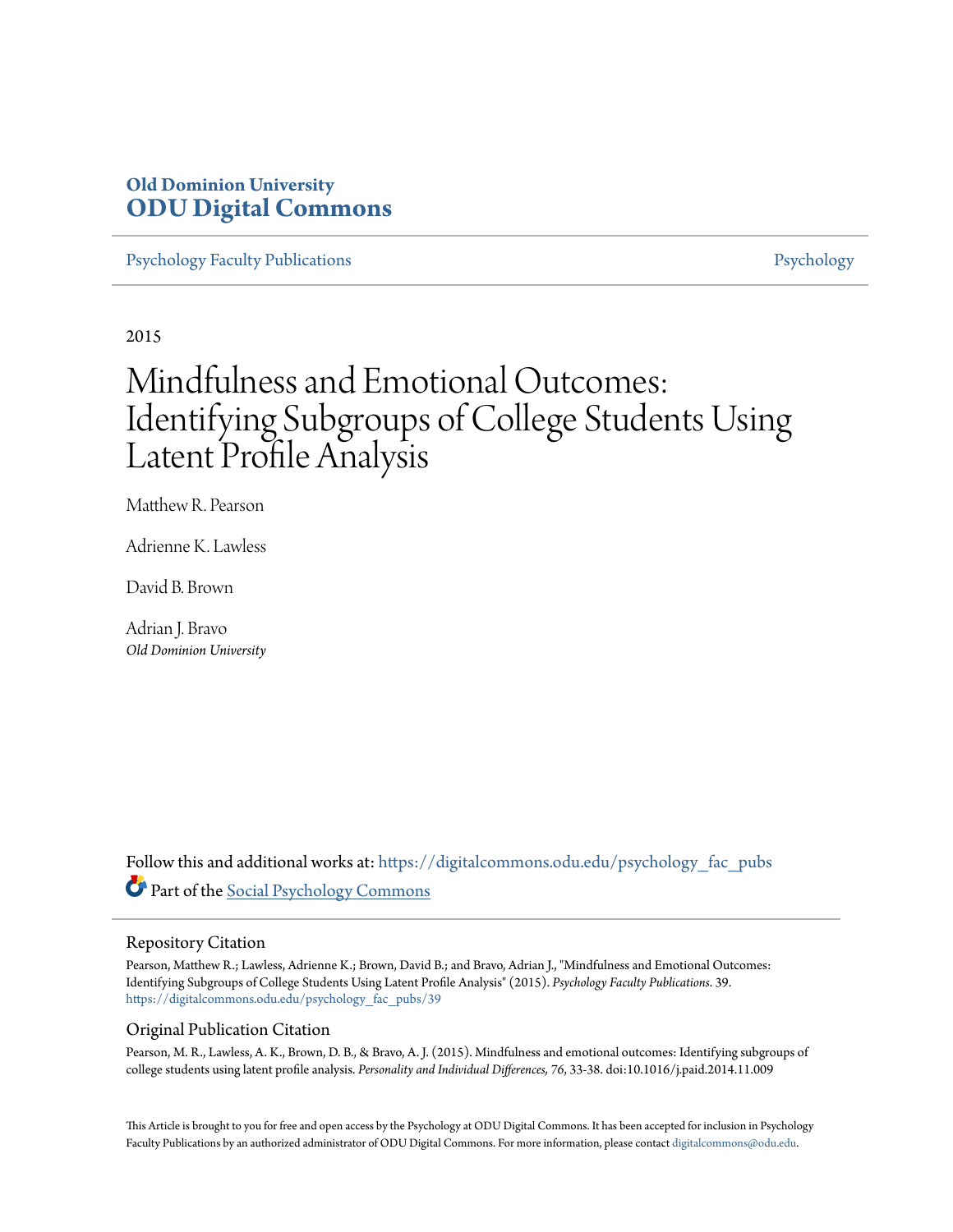

# NIH Public Access

**Author Manuscript**

*Pers Individ Dif*. Author manuscript; available in PMC 2016 April 01.

#### Published in final edited form as:

*Pers Individ Dif*. 2015 April 1; 76: 33–38. doi:10.1016/j.paid.2014.11.009.

## **Mindfulness and Emotional Outcomes: Identifying Subgroups of College Students using Latent Profile Analysis**

**Matthew R. Pearson**, Center on Alcoholism, Substance Abuse, & Addictions, University of New Mexico

**Adrienne K. Lawless**, Center on Alcoholism, Substance Abuse, & Addictions, University of New Mexico

#### **David B. Brown**, and

Center on Alcoholism, Substance Abuse, & Addictions, University of New Mexico

#### **Adrian J. Bravo**

Department of Psychology, Old Dominion University

#### **Abstract**

In non-meditating samples, distinct facets of mindfulness are found to be negatively correlated, preventing the meaningful creation of a total mindfulness score. The present study used personcentered analyses to distinguish subgroups of college students based on their mindfulness scores, which allows the examination of individuals who are high (or low) on all facets of mindfulness. Using the Lo-Mendell-Rubin Adjusted LRT test, we settled on a 4-class solution that included a high mindfulness group (high on all 5 facets,  $N = 245$ ), low mindfulness group (moderately low on all 5 facets,  $N = 563$ ), judgmentally observing group (high on observing, but low on non-judging and acting with awareness,  $N = 63$ ), and non-judgmentally aware group (low on observing, but high on non-judging and acting with awareness,  $N = 70$ ). Consistent across all emotional outcomes including depressive symptoms, anxiety symptoms (i.e., worry), affective instability, and distress intolerance, we found that the judgmentally observing group had the most maladaptive emotional outcomes followed by the low mindfulness group. Both the high mindfulness group and the nonjudgmentally aware group had the most adaptive emotional outcomes. We discuss the implications of person-centered analyses to exploring mindfulness as it relates to important psychological health outcomes.

#### **Keywords**

Mindfulness; Depression; Anxiety; Lability; Distress Tolerance; Latent Profile Analysis; Person-Centered Analysis; College Students

<sup>© 2014</sup> Elsevier Ltd. All rights reserved.

**Publisher's Disclaimer:** This is a PDF file of an unedited manuscript that has been accepted for publication. As a service to our customers we are providing this early version of the manuscript. The manuscript will undergo copyediting, typesetting, and review of the resulting proof before it is published in its final citable form. Please note that during the production process errors may be discovered which could affect the content, and all legal disclaimers that apply to the journal pertain.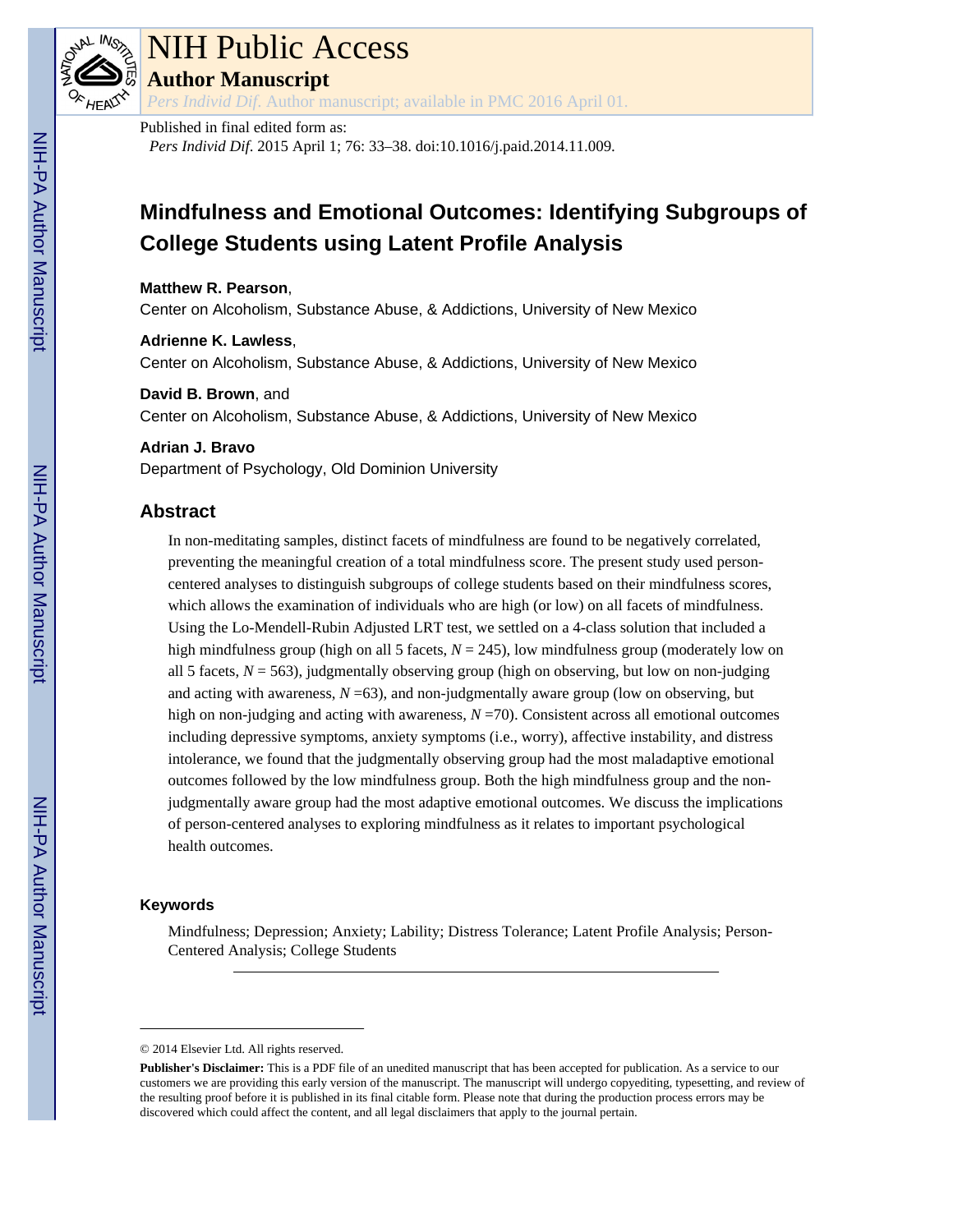Mindfulness has been defined as the awareness that comes from paying attention to present moment experience in a purposeful and non-judgmental manner (Bishop et al., 2004; Kabat-Zinn, 1994). The difficulty with this conceptual definition is that it contains multiple components that may be a challenge to assess empirically. With the Five Facet Mindfulness Questionnaire (FFMQ), Baer et al. (2006) have attempted to measure five specific components of mindfulness in a multi-factorial questionnaire. Specifically, the FFMQ assesses acting with awareness (e.g., "It seems I am 'running on automatic' without much awareness of what I'm doing"), non-judging of inner experience, (e.g., "I criticize myself for having irrational or inappropriate emotions"), non-reactivity to inner experience (e.g., "I perceive my feeling and emotions without having to react to them"), describing (e.g., "I am good at finding the words to describe my feelings"), and observing (e.g., "When I am walking, I deliberately notice the sensations of my body moving").

Although researchers frequently use the specific factors from the FFMQ in the prediction of outcomes (Desrosiers, Klemanski, & Nolen-Hoeksema, 2013; Pearson, Brown, Bravo, & Witkiewitz, 2014) or as outcome variables following mindfulness-based interventions (Carmody & Baer, 2008), researchers frequently use a total score composite as an overall measure of mindfulness (Desrosiers, Vine, Klemanski, & Nolen-Hoeksema, 2013; Pepping, Davis, & O'Donovan, 2012). However, multiple studies in primarily non-meditating samples have found some negative correlations among mindfulness facets, especially between observing and non-judging of inner experience  $(r = -0.07)$ , Baer et al., 2006;  $r = -0.7$ . 38, Brown et al., 2014). These negative intercorrelations of FFMQ facets prevent the meaningful creation of a total composite score. For example, in a factor analysis model using the five FFMQ subscales as indicators, we find that the observing facet loads negatively on an overall latent construct of mindfulness (Author et al., 2014), which is consistent with Baer et al. (2006) who reported that loading the observing facet onto a latent mindfulness factor in a non-meditating sample fit poorly. Thus, in a factor analytic model, mindfulness becomes defined as individuals who are high in four of the five facets of mindfulness, but low in observing. Conceptually, observing is an important component of mindfulness and should not be considered the opposite of mindfulness. Interestingly, observing has been shown to be positively related to psychological symptoms among college students without prior meditation experience, whereas it has been shown to be negatively related to these outcomes among individuals with meditation experience (Baer et al., 2008). Further, observing has been found to be the mindfulness facet that is most strongly positively correlated with meditation experience (Baer et al.) and increases following mindfulness based interventions (Carmody  $\&$  Baer, 2008). These results confirm that observing is an important facet of mindfulness that can be cultivated through mindfulness practices.

The findings reviewed above present a serious problem for variable-centered analyses (e.g., factor analysis, structural equation modeling, and multiple regression) that may be ameliorated by the use of person-centered analyses. Latent profile analysis (LPA), or latent class analysis, is a person-centered statistical technique that assumes that the pattern of means on observed variables can be accounted for by the existence of distinct latent classes, or subpopulations, of individuals. Thus, if we assume that there are distinct classes of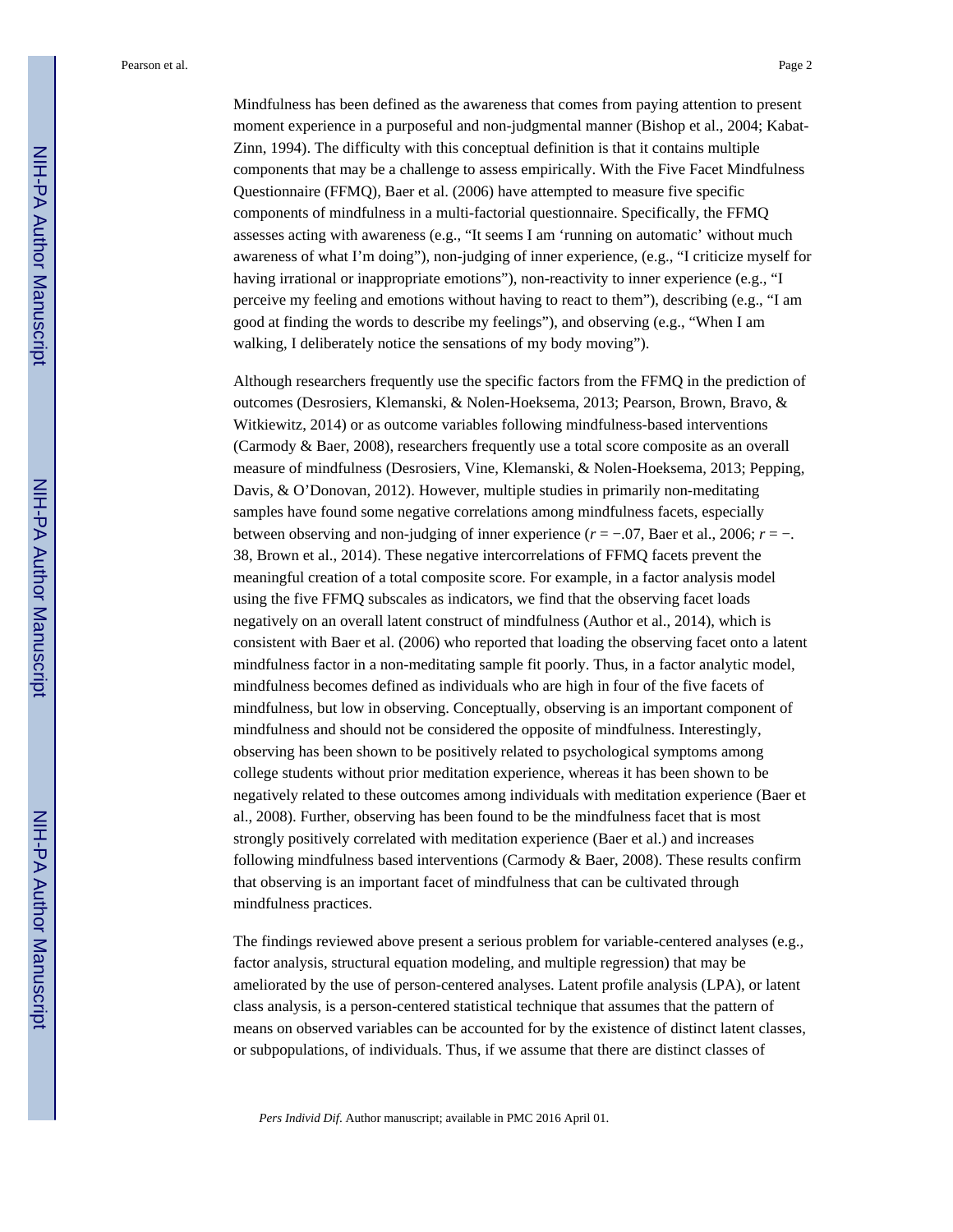individuals in terms of their level of mindfulness, LPA is a technique that can be usefully applied to analyzing mindfulness data and has several strengths over more traditional variable-centered analyses. Despite the negative correlations between some mindfulness facets, LPA is able to distinguish between classes that are high on all facets of mindfulness, or low on all facets of mindfulness. According to some theoretical models (e.g., Shapiro et al., 2006), mindfulness is best understood as an integrated whole, that is, cultivating high mindfulness should be associated with being high on all of the components of mindfulness. Therefore, individuals high on all facets of mindfulness should be expected to experience the health benefits associated with mindfulness.

Launching a similar critique of variable-centered approaches, Lilja et al. (2013) used hierarchical cluster analysis to identify 13 clusters of individuals based on their mindfulness scores (cluster size ranged from 37 to 93 participants). Subsequently, they compared each cluster in terms of whether meditators were significantly overrepresented or underrepresented. They hypothesized that clusters overrepresented by meditators would be high on the observing facet of mindfulness, whereas clusters underrepresented by meditators would be low on observing. Supporting these hypotheses, meditators were overrepresented in four clusters, all of which had higher than average observing scores, and meditators were underrepresented in three clusters, all of which had lower than average observing scores. However, they did not compare the clusters on any outcomes related to psychological functioning.

The purpose of the present study was to distinguish subgroups of college students based on their mindfulness scores using latent profile analysis and examine their emotional health outcomes. We chose latent profile analysis over other approaches (e.g., hierarchical cluster analysis) as it is a theoretically superior technique that considers membership to be probabilistic and takes into account size of class when assigning probabilistic class membership. We had no *a priori* hypotheses regarding how many latent classes we would find, but expected that there would be a latent class of individuals who were relatively high on all five facets of mindfulness. Further, we expected that this class would be the most adaptive on four distinct emotional health outcomes that were selected given their high prevalence among college students including depressive symptoms, anxiety symptoms (i.e., worry), affective instability, and distress intolerance.

#### **Method**

#### **Participants and Procedure**

Participants were recruited from the Psychology Department participant pools at a large, U.S. southwestern university ( $N = 663$ ) to "complete a survey using a computer regarding their behavior" and a large, U.S. southeastern university  $(N = 281)$  to "complete a survey" regarding their personal beliefs and behaviors." Three subjects were excluded from analyses as they did not complete the mindfulness measure, leading to an analytic sample of 941 participants (64.3% women). Most participants (92.7%) were between the ages of 18 and 25  $(M = 20.55, Median = 19.00, SD = 4.353)$ . In terms of racial groups, participants could select multiple classifications or no classifications. Most participants self-reported as White/ Caucasian (61%), with 13.2% Black/African American, 6.2% Asian, 1.4% Native Hawaiian/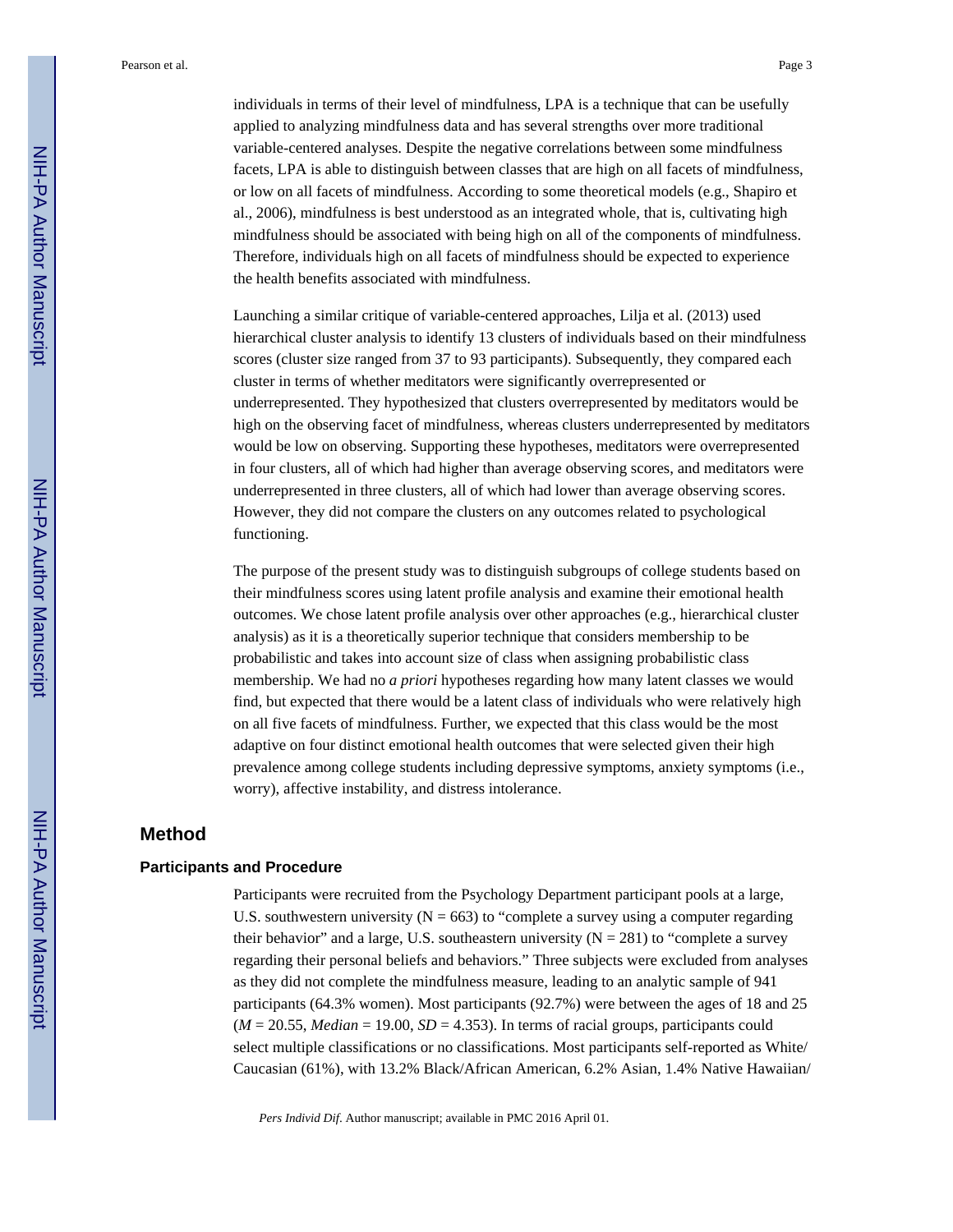Pacific Islander, and 13.3% "Other." Over a third (38.5%) of the sample self-identified with a Hispanic/Latino ethnicity. The assessment battery took approximately one hour to complete and participants received course credit for their participation. The studies were approved by the institutional review boards at the respective institutions.

#### **Measures**

**Mindfulness—**Mindfulness was assessed using the 39-item Five Facet Mindfulness Questionnaire (FFMQ; Baer et al., 2006) measured on a 5-point response scale (1 = *Never or very rarely true*, 5 = *Very often or always true*). The five facets assessed by the FFMQ include acting with awareness (e.g., "I rush through activities without being really attentive to them", reverse-coded), non-judging of inner experience, (e.g., "I tend to evaluate whether my perceptions are right or wrong," reverse-coded), non-reactivity to inner experience (e.g., "I watch my feelings without getting lost in them"), describing (e.g., "My natural tendency is to put my experiences into words"), and observing (e.g., "I intentionally stay aware of my feelings"). In the scale development sample, each facet was shown to have high internal consistency (e.g., αs .75 or above; Baer et al.), and were modestly positively correlated with all other facets  $(.15 < r s < .34)$  except for observing and non-judging, which were shown to be negatively correlated (*r* = −.07). The bivariate correlations, descriptive statistics, and internal consistency measures in the present sample are shown in Table 1.

**Depressive symptoms—**Depressive symptoms were assessed using the 20-item Center for Epidemiological Studies Depression-Revised (CESD-R; Eaton, Muntaner, Smith, Tien, & Ybarra, 2004) measured on a 5-point response scale (1 = *Not at all or Less than 1 day,* 2  $= 1-2$  Days,  $3 = 3-4$  Days,  $4 = 5-7$  Days,  $5 =$  *Nearly Every day for 2 weeks*). Example items include, "I felt depressed" and "I lost interest in my usual activities." Although strongly correlated with the original CESD (*r*s = .88 – .93) and highly internally consistency (αs = .90 – .96; Eaton et al.), the CESD-R was modified to better reflect the symptoms of major depressive disorder in DSM-IV (American Psychiatric Association, 1994).

**Anxiety symptoms—**Anxiety symptoms (i.e., worry) were assessed using the 16-item Penn State Worry Questionnaire (PSWQ; Meyer, Miller, Metzger, & Borkovec, 1990) measured on a 5-point response scale (1 = *not at all typical of me*, 5 = *very typical of me*). Example items include, "My worries overwhelm me" and "Once I start worrying, I cannot stop". In the development samples (Meyer et al.), the PSWQ was shown to have a high internal consistency ( $\alpha = .93$ ), to have high test-retest reliability across 8–10 weeks ( $r = .92$ ), and to be correlated with other measures of anxiety; further, the scale has been shown to distinguish between individuals with and without an anxiety disorder (Brown, Antony, & Barlow, 1992).

**Affective lability—**Affective lability was assessed using the short form 18- item Affective Lability Scale (ALS, Oliver & Simons, 2004) measured on a 4-point response scale ( $1 =$ *Very Undescriptive,* 4 = *Very Descriptive)*. Example items include, "Many times I feel nervous and tense and then I suddenly feel very sad and down" and "I shift back and forth from feeling perfectly calm to feeling uptight and nervous." In the scale development samples (Oliver & Simons), the short form of the ALS has been shown to have a high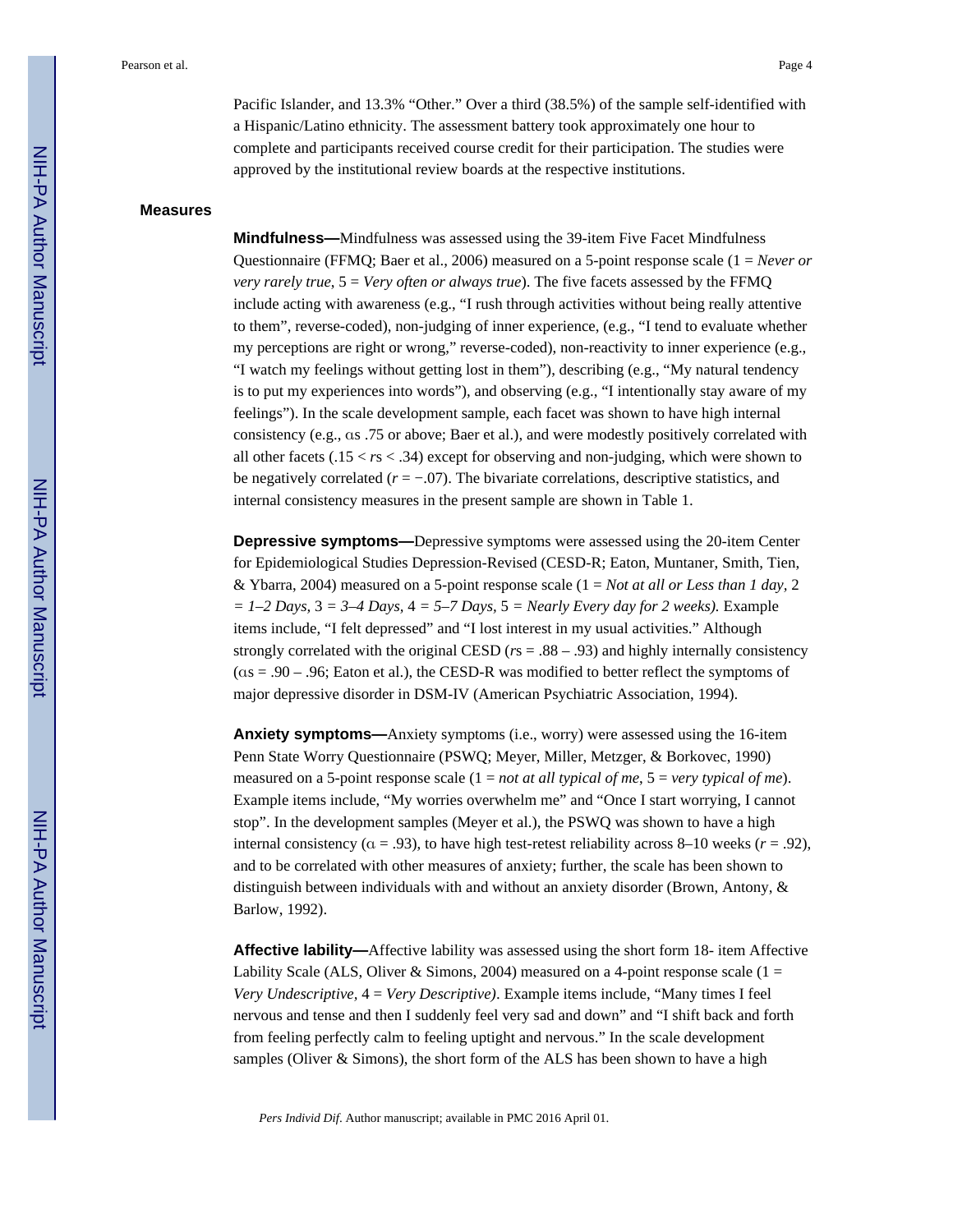internal consistency ( $\alpha = .90$ ), to have high test-retest reliability across 30 days ( $r = .73$ ), to be strongly correlated with the 54-item long form  $(r = .94)$ , and to demonstrate convergent/ divergent validity with emotional outcomes (e.g., depression, affect intensity, emotional control).

**Distress intolerance—**Distress intolerance was assessed using the 15-item Distress Tolerance Scale (DTS, Simons & Gaher, 2005) measured on a 5-point response scale ( $1 =$ *Strongly Agree,* 5 = *Strongly Disagree*). Example items include, "Feeling distressed or upset is unbearable to me" and "I can't handle feeling distressed or upset." In the development sample, the DTS was found to have a high internal consistency ( $\alpha = .89$ ) and to be correlated with other affect-related variables (e.g., negative affect, affective lability); further, it has been shown to be positively correlated with the similar construct of discomfort intolerance (Cougle, Bernstein, Zvolensky, Vujanovic, & Macatee, 2013).

#### **Results**

To determine the number of latent classes in our sample based on the pattern of means of the five subscales of the FFMQ, we used the Lo-Mendell-Rubin Adjusted Likelihood Ratio Test (Lo et al., 2001; Vuong, 1989), which compares whether a *k* class solution fits better than a *k*  – 1 class solution. The Likelihood Ratio Test suggests that a 2-class solution fit better than a 1-class solution ( $p < .001$ ), a 3-class solution fit better than a 2-class solution ( $p = .020$ ), and a 4-class solution fit better than a 3-class solution  $(p = .025)$ ; however, a 5-class solution did not fit significantly better than a 4-class solution ( $p = .413$ ). Table 2 reports commonly used fit statistics for 1 through 6 class solutions. Although the Akaike Information Criterion (AIC; Akaike, 1973, 1974; and see Sakamato, Ishiguro, & Kitagawa, 1986) and Bayesian Information Criterion (BIC, Schwarz, 1978) continue to improve (i.e., decrease) from 1 through 6 class solutions, Entropy was highest for the 5-class solution.

Given the results of the Likelihood Ratio Test, we settled on the 4-class solution. The entropy value of .748 indicates that it is estimated that about three-fourths of subjects were correctly classified in the appropriate latent class, which approaches a level of entropy that is considered high (i.e., 80, Clark & Muthén, 2009). Figure 1 depicts the pattern of means across the latent classes. Scores have been standardized so that positive values are above the mean and negative values are below the mean. Class 1 comprised 7.79% of the sample  $(N =$ 73.32), and we tentatively label this class the "judgmentally observing group" as they were the highest on observing ( $z = 1.001$ ), but very low on non-judging of inner experience ( $z =$ −1.660) and acting with awareness (*z* = −1.545). Class 2 comprised 27.15% of the sample (*N*   $= 255.49$ ), and we label this class the "high mindfulness group" as they were relatively high on every facet of mindfulness (.472 < *z*s < .911). Class 3 comprised 7.61% of the sample (*N*   $= 71.61$ ), and we label this class the "non-judgmentally aware group" as they were high on non-judging of inner experience ( $z = 1.278$ ) and acting with awareness ( $z = 1.082$ ), but very low on the observing facet of mindfulness  $(z = -1.535)$ . Finally, the largest group, Class 4, comprised 57.45% of the sample ( $N = 540.59$ ), and we label this class the "low mindfulness" group" as they were moderately low on all facets of mindfulness (−.330 < *z*s < −.110).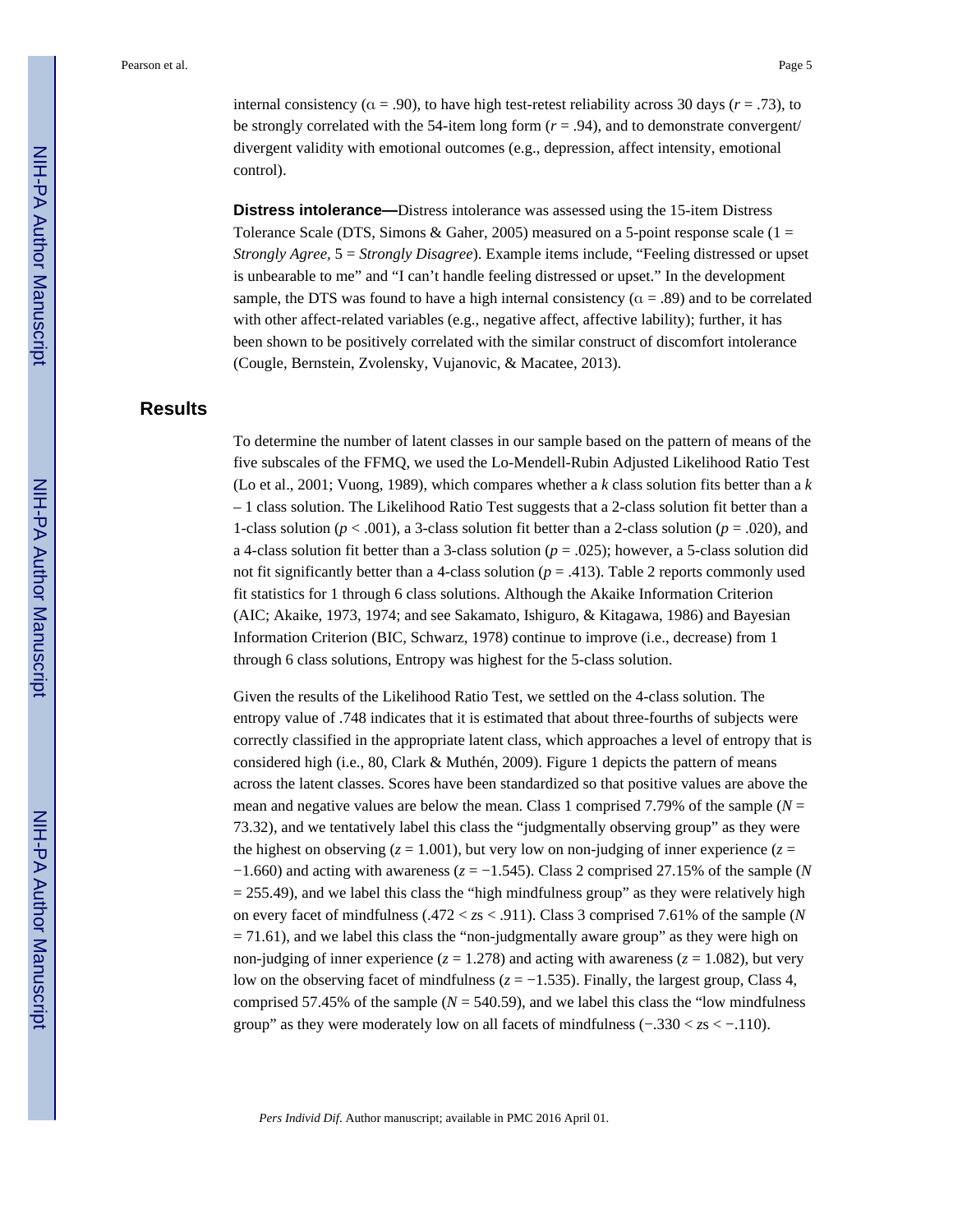Based on our 4-class solution, we tested the equality of means across latent classes on various emotional outcomes using pseudo-class-based multiple imputations (Asparouhov, 2007). Rather than assigning individuals to the latent class where their membership has the highest probability and conducting traditional techniques like analysis of variance (ANOVA), this method accounts for the probabilistic nature of class membership, and both global and pairwise comparisons can be conducted using Wald tests. These results were remarkably consistent across emotional outcome variables and are depicted in Table 3. Across each emotional outcome, we found that the "high mindfulness" (Class 2) and "nonjudgmentally aware" (Class 3) groups had the most adaptive emotional outcomes (i.e., lower depressive symptoms, anxiety symptoms, affective lability, and distress intolerance), and did not significantly differ from each other on any outcome. In contrast, the "judgmentally observing" group (Class 1) had the poorest emotional outcomes (i.e., highest depressive symptoms, anxiety symptoms, affective lability, and distress intolerance), which were significantly worse than all other groups. Finally, the "low mindfulness group" was always significantly better than the "judgmentally observing" group (Class 4) on these outcomes, but significantly worse than the "non-judgmentally aware" and "high mindfulness groups."

#### **Discussion**

One of the limitations of variable-centered analyses is that they assume that all participants have been sampled from a single population (i.e., population homogeneity assumption, Collins & Lanza, 2010). In terms of examining the construct of *mindfulness*, traditional factor analyses in college student samples places the observing facet as negatively correlated with a latent factor of mindfulness despite the observing facet as being a face and content valid indicator of mindfulness (Baer et al., 2008; Brown et al., 2014). To circumvent these limitations of variable-centered analyses, we conducted latent profile analysis (LPA), a person-centered approach that attempts to find homogenous subpopulations within a heterogeneous sample. LPA essentially attempts to find distinct classes of individuals who are similar to one another and distinct from individuals from other classes. We found four distinct classes of individuals defined by the pattern of the scores on the five facets of mindfulness (Baer et al., 2006). Specifically, not only did we find high and low mindfulness groups, but also found groups defined by high observing paired with low non-judging/acting with awareness (i.e., judgmentally observing) and low observing paired with high nonjudging/acting with awareness (i.e., non-judgmentally aware). These latter two groups appear to drive the negative correlation between the observing facet with these other mindfulness facets (i.e., non-judging, acting with awareness).

Consistent with variable-centered analyses that show negative correlations between mindfulness and emotional disturbances (Barnhofer, Duggan, & Griffith, 2011; Carlson, Ursuliak, Goodey, & Speca, 2001; Goldin & Gross, 2010; Keng, Smoski, & Robins, 2011; Teasdale, Segal, Williams, Ridgeway, Soulsby, & Lau, 2000), we found that the low mindfulness group had more negative emotional symptoms compared to the high mindfulness group. However, we also found that the non-judgmentally aware group, which was low on the observing, describing, and non-reactivity to inner experience facets, had adaptive emotional outcomes as well. Further, the judgmentally observing group closely resembled the low mindfulness group in terms of emotional outcomes despite being the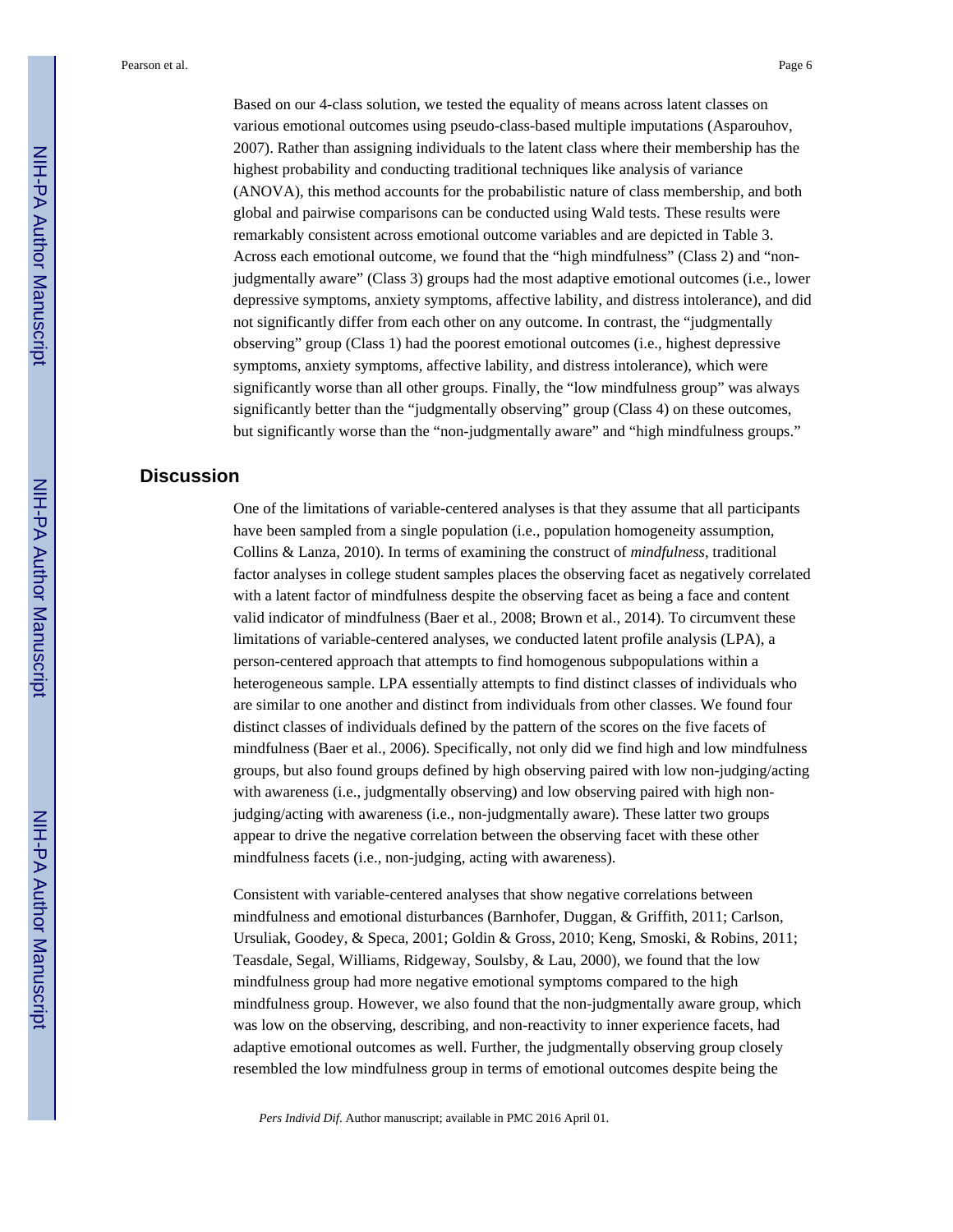highest on the observing facet of all groups. The sharp contrast in emotional functioning of the non-judgmentally aware and judgmentally observing groups suggests the relative importance of non-judging of inner experience and acting with awareness to achieve adaptive emotional functioning, which supports previous definitions of mindfulness (Bishop et al., 2004; Kabat-Zinn, 1994).

This preliminary investigation begins to show the promise of LPA in separating groups of individuals based on their profile of mindfulness scores. The longitudinal extension of LPA, latent transition analysis, holds incredible promise for examining the efficacy of mindfulness-based interventions as it allows the examination of transitions in latent class membership over time. For example, the goal of a mindfulness-based intervention can be thought of as transitioning individuals from one of the less adaptive classes into one of the more adaptive classes. It is important to note that the largest class in this sample of college students was the low mindfulness group, comprising 57.44% of the sample, suggesting that mindfulness-based interventions could have a meaningful impact in this population.

#### **Limitations**

It is important to consider the limitations of the present study when interpreting the results. First, we do not wish to suggest that there are exactly four classes of individuals who differ in their mindfulness scores in the populations. Much additional work with large samples from distinct populations is needed to determine the number of classes in the broader population. Second, as differences in factor structure has been found depending on whether one had meditation experience (Baer et al., 2008), it would helpful to examine whether the same number of latent classes are found in meditating and non-meditating samples. Third, although improved emotional functioning has been one target of mindfulness based interventions (Segal, Williams, & Teasdale, 2012), other targets including chronic pain have also been targeted (Kabat-Zinn, 1982), but were not examined in the present study. Thus, it is important to examine how these latent classes differ on a broader range of physical and mental health variables. Finally, the cross-sectional study design prevents our ability to make causal inferences. Although we have assumed that mindfulness profiles are important in explaining differences across subgroups' emotional functioning, there are several 'third variable' explanations for our findings for which we cannot account. Examining the effects of mindfulness-based interventions on transitions in class membership longitudinally, and the effects of class transitions on subsequent outcomes would provide the strongest test of the utility of a person-centered approach.

#### **Conclusion**

Despite the limitations of the present study, we were able to distinguish between four subgroups of individuals based on their mindfulness profiles, and found two 'adaptive' and two 'maladaptive' groups. Individuals high on all facets of mindfulness showed adaptive emotional functioning along with a group high on only two facets of mindfulness (nonjudging of inner experience, acting with awareness). Individuals low on all facets of mindfulness showed less adaptive emotional functioning along with a group high on the observing facet of mindfulness, but particularly low on non-judging of inner experience and acting with awareness.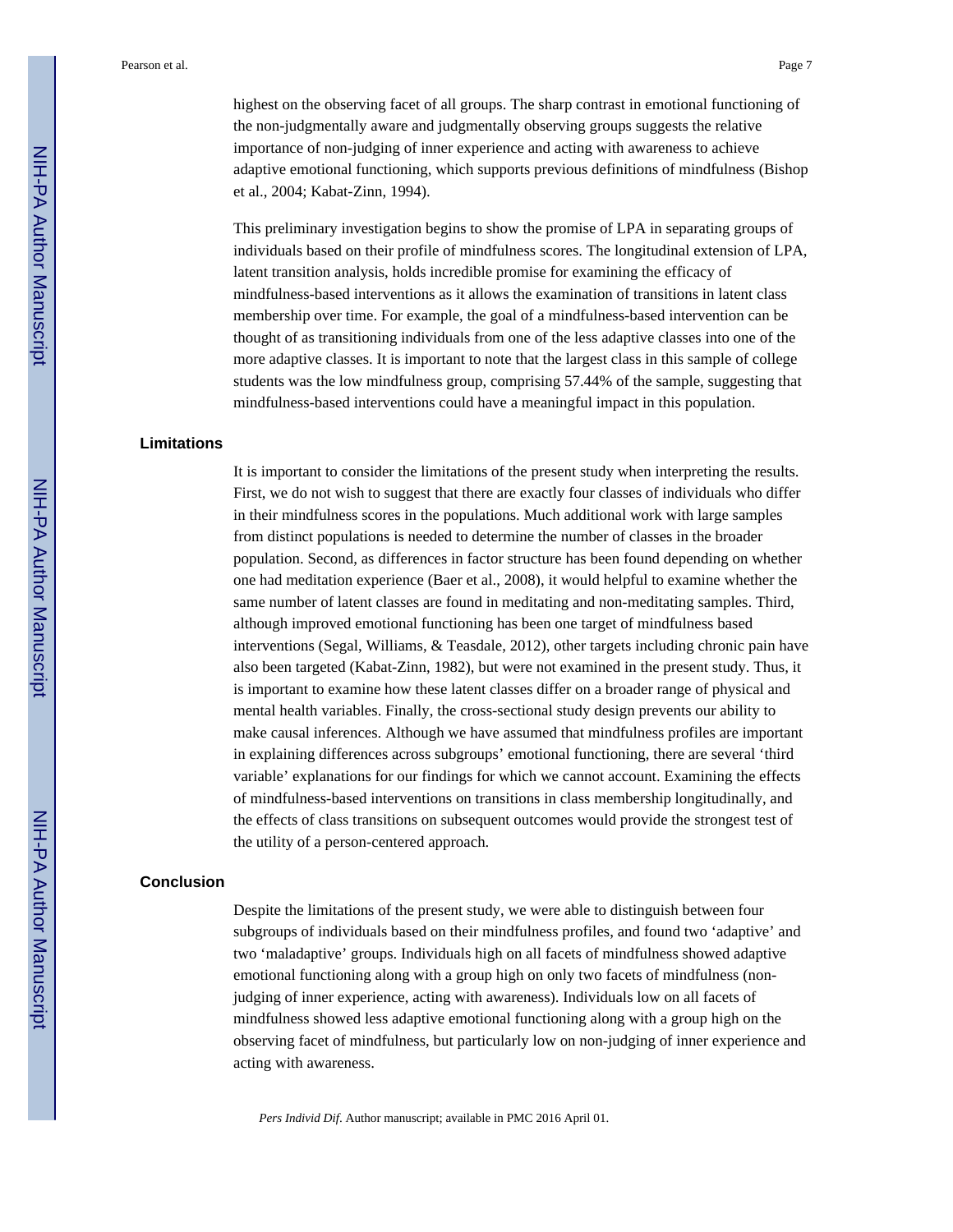#### **Acknowledgments**

MRP was supported by a grant from the National Institute of Alcoholism and Alcohol Abuse (K01AA023233).

#### **References**

- Akaike, H. Information theory and an extension of the maximum likelihood principle. In: Petrov, BN.; Casaki, F., editors. Second International Symposium on Information Theory. Budapest: Academiai Kiado; 1973. p. 267-281.
- Akaike H. A new look at the statistical model identification. Automatic Control, IEEE Transactions on. 1974; 19:716–723.10.1109/TAC.1974.1100705
- American Psychiatric Association. Diagnostic and statistical manual of mental disorders. 4. Washington, DC: Author; 1994.
- Asparouhov, T.; Muthén, B. Proceedings of the 2007 Joint Statistical Meetings, Section on Statistics in Epidemiology. Alexandria, VA: American Statistical Association; 2007. Computationally efficient estimation of multilevel high-dimensional latent variable models; p. 2531-2535.
- Baer RA, Smith GT, Hopkins J, Krietemeyer J, Toney L. Using self-report assessment methods to explore facets of mindfulness. Assessment. 2006; 13:27–45.10.1177/1073191105283504 [PubMed: 16443717]
- Baer RA, Smith GT, Lykins E, Button D, Krietemeyer J, Sauer S, Williams JMG. Construct validity of the five facet mindfulness questionnaire in meditating and nonmeditating samples. Assessment. 2008; 15:329–342.10.1177/1073191107313003 [PubMed: 18310597]
- Barnhofer T, Duggan DS, Griffith JW. Dispositional mindfulness moderates the relation between neuroticism and depressive symptoms. Personality and Individual Differences. 2011; 51:958–962. [PubMed: 22180693]
- Bishop SR, Lau M, Shapiro S, Carlson L, Anderson ND, Carmody J, Segal ZV, Abbey S, Speca M, Velting D, Devins G. Mindfulness: a proposed operational definition. Clinical Psychology: Science and Practice. 2004; 11:230–241.10.1093/clipsy/bph007
- Brown DB, Bravo AJ, Roos CR, Pearson MR. Five facets of mindfulness and psychological symptoms: Evaluating a psychological model of the mechanism of mindfulness. Mindfulness. in press.
- Carlson LE, Ursuliak Z, Goodey E, Angen M, Speca M. The effects of a mindfulness meditation-based stress reduction program on mood and symptoms of stress in cancer outpatients: 6-month followup. Supportive Care in Cancer. 2001; 9:112–123. [PubMed: 11305069]
- Carmody J, Baer RA. Relationships between mindfulness practice and levels of mindfulness, medical and psychological symptoms and well-being in a mindfulness-based stress reduction program. Journal of Behavioral Medicine. 2008; 31:23–33. [PubMed: 17899351]
- Clark SL, Muthén B. Relating latent class analysis results to variables not included in the analysis. 2009 Submitted for publication.
- Collins, LM.; Lanza, ST. Latent class and latent transition analysis with applications in the social, behavioural, and health sciences. Hoboken, NJ: John Wiley & Sons, Inc; 2010.
- Desrosiers A, Klemanski DH, Nolen-Hoeksema S. Mapping mindfulness facets onto dimensions of anxiety and depression. Behavior Therapy. 2013; 44:373–384. [PubMed: 23768665]
- Desrosiers A, Vine V, Klemanski DH, Nolen-Hoeksema S. Mindfulness and emotion regulation in depression and anxiety: common and distinct mechanisms of action. Depression and Anxiety. 2013; 30:654–661. [PubMed: 23592556]
- Eaton, WW.; Muntaner, C.; Smith, C.; Tien, A.; Ybarra, M. Center for Epidemiologic Studies Depression Scale: Review and revision (CESD and CESD-R). The Use of Psychological Testing for Treatment Planning and Outcomes Assessment. 3. Maruish, ME., editor. Mahwah, NJ: Lawrence Erlbaum; 2004. p. 363-377.
- Goldin PR, Gross JJ. Effects of mindfulness-based stress reduction (MBSR) on emotion regulation in social anxiety disorder. Emotion. 2010; 10:83–91. [PubMed: 20141305]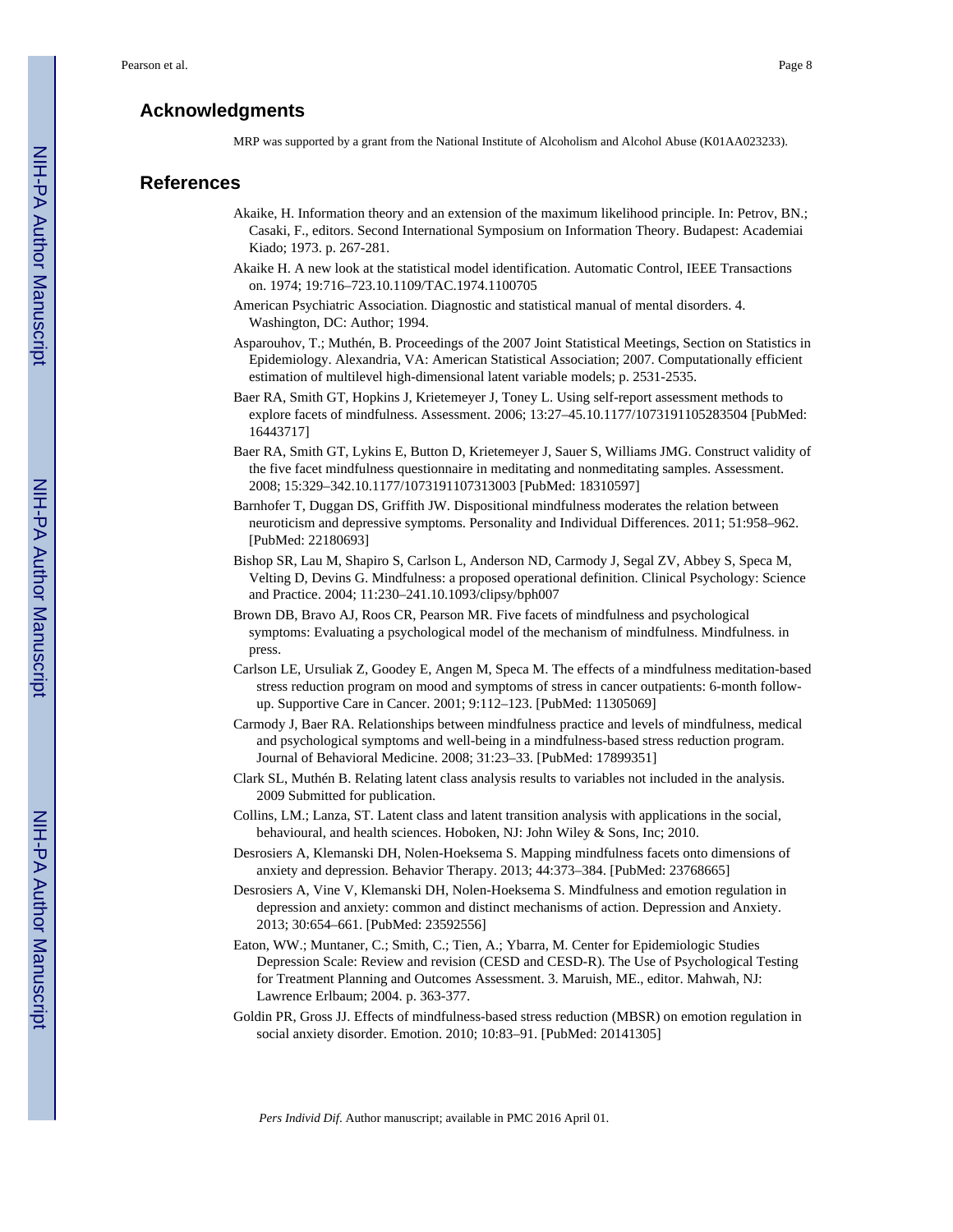- Kabat-Zinn J. An outpatient program in behavioral medicine for chronic pain patients based on the practice of mindfulness meditation: Theoretical considerations and preliminary results. General Hospital Psychiatry. 1982; 4:33–47. [PubMed: 7042457]
- Kabat-Zinn, J. Wherever you go, there you are: Mindfulness meditation in everyday life. New York, NY: Hyperion Books; 1994.
- Keng SL, Smoski MJ, Robins CJ. Effects of mindfulness on psychological health: A review of empirical studies. Clinical Psychology Review. 2011; 31:1041–1056. [PubMed: 21802619]
- Lo Y, Mendell N, Rubin D. Testing the number of components in a normal mixture. Biometrika. 2001; 88:767–778.10.1093/biomet/88.3.767
- Meyer TJ, Miller ML, Metzger RL, Borkovec TD. Development and validation of the Penn state worry questionnaire. Behaviour research and therapy. 1990; 28(6):487–495. [PubMed: 2076086]
- Meyer TJ, Miller ML, Metzger RL, Borkovec TD. Development and validation of the Penn state worry questionnaire. Behavior Research and Therapy. 1990; 28:487–495.10.1016/0005-7967(90)90135-6
- Oliver MN, Simons JS. The affective lability scales: Development of a short-form measure. Personality and Individual Differences. 2004; 37:1279–1288.
- Pearson MR, Brown DB, Bravo AJ, Witkiewitz K. Staying in the moment and finding purpose: The associations of trait mindfulness, decentering, and purpose in life with depressive symptoms, anxiety symptoms, and alcohol-related problems. Mindfulness. 2014:1–9.10.1007/ s12671-014-0300-8
- Pepping CA, Davis PJ, O'Donovan A. Individual differences in attachment and dispositional mindfulness: The mediating role of emotion regulation. Personality and Individual Differences. 2013; 54:453–456.
- Sakamoto, Y.; Ishiguro, M.; Kitagawa, G. Akaike information criterion statistics. Dordrecht, The Netherlands: D. Reidel; 1986.
- Segal, ZV.; Williams, JMG.; Teasdale, JD. Mindfulness-based cognitive therapy for depression. Guilford Press; 2012.
- Schwarz G. Estimating the dimension of a model. The Annals of Statistics. 1978; 6:461– 464.10.1214/aos/1176344136
- Shapiro SL, Carlson LE, Astin JA, Freedman B. Mechanisms of mindfulness. Journal of Clinical Psychology. 2006; 62:373–386.10.1002/jclp.20237 [PubMed: 16385481]
- Simons JS, Gaher RM. The distress tolerance scale: Development and validation of a self-report measure. Motivation and Emotion. 2005; 29:83–102.10.1007/s11031-005-7955-3
- Vuong Q. Likelihood ratio tests for model selection and non-nested hypotheses. Econometrica. 1989; 57:307–333.10.2307/1912557
- Teasdale JD, Segal ZV, Williams JMG, Ridgeway VA, Soulsby JM, Lau MA. Prevention of relapse/ recurrence in major depression by mindfulness-based cognitive therapy. Journal of Consulting and Clinical Psychology. 2000; 68:615–623. [PubMed: 10965637]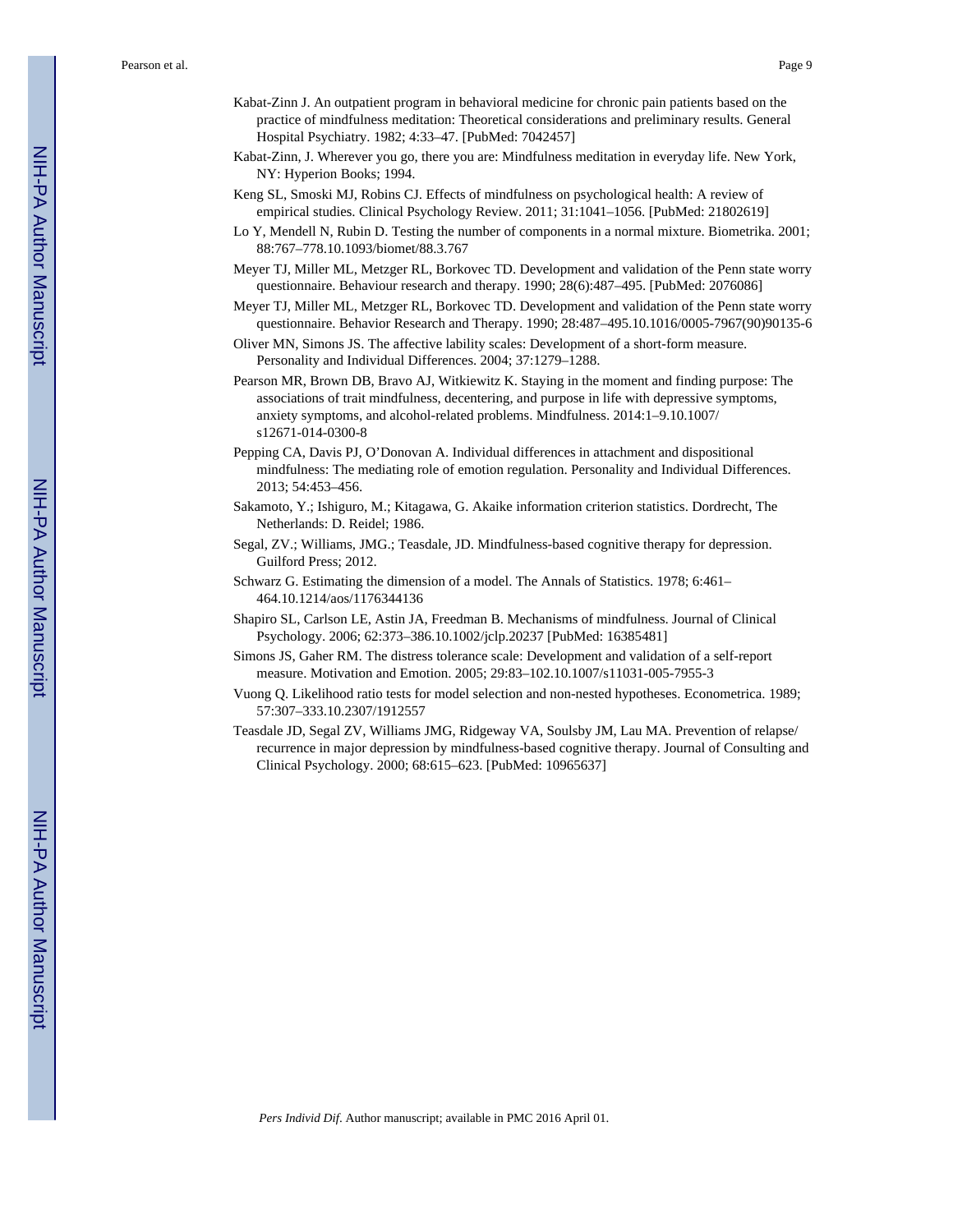- **•** We used latent profile analysis to group college students based on mindfulness scores
- **•** A 4-class solution was selected, leading to four subgroups of college students
- **•** High mindfulness and non-judgmentally aware groups had adaptive outcomes
- **•** Low mindfulness and judgmentally observing groups had maladaptive outcomes
- **•** We discuss the implications of person-centered analyses for studying mindfulness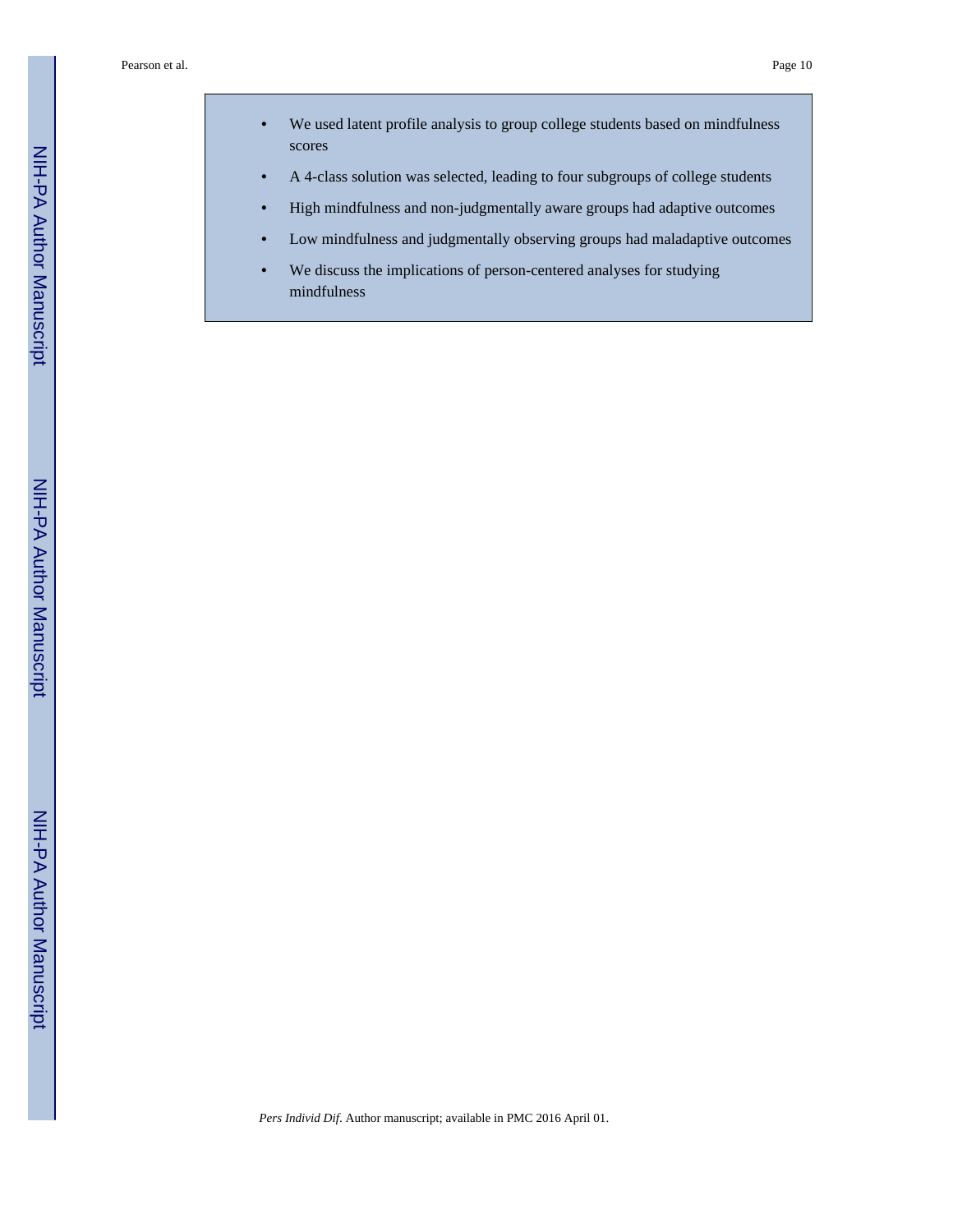

#### **Figure 1.**

Depiction of the four latent classes defined by pattern of standardized means on five facets of mindfulness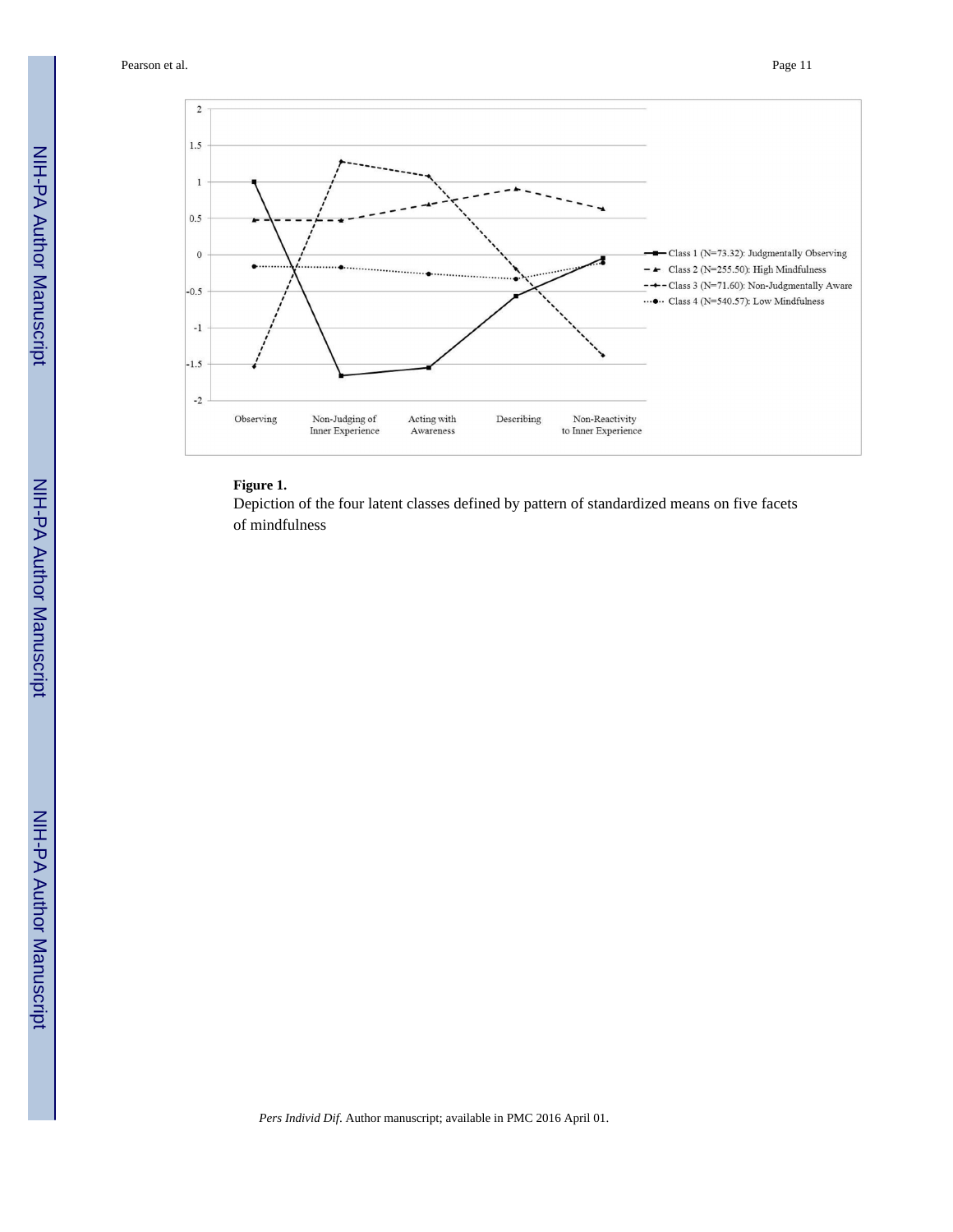| í<br>į                                                               |
|----------------------------------------------------------------------|
|                                                                      |
| right come and descriptive statistics among all study variables<br>֕ |
| <br>i                                                                |
|                                                                      |

|                             |                 | $\mathbf{c}$   | $\ddot{\phantom{1}}$ | $\overline{a}$ |                | $5\quad 6\quad 7$ |                | œ               | $\bullet$      | $\boldsymbol{M}$ | $\mathbf{S}$ |
|-----------------------------|-----------------|----------------|----------------------|----------------|----------------|-------------------|----------------|-----------------|----------------|------------------|--------------|
| 1. Observing                | $\frac{80}{2}$  |                |                      |                |                |                   |                |                 |                | 3.28             | 0.69         |
| 2. Describing               | 22              | $\frac{86}{2}$ |                      |                |                |                   |                |                 |                | 3.32             | 0.73         |
| 3. Acting with Awareness    | $-15$           | $\ddot{3}$     | $\overline{2}$       |                |                |                   |                |                 |                | 3.25             | 0.75         |
| 4. Non-Judging              | $\frac{51}{2}$  | ą              | ३                    | $\frac{89}{2}$ |                |                   |                |                 |                | 3.12             | 0.82         |
| 5. Non-Reactivity           | ą               | ಸ              | $-0$                 | $-03$          | $\overline{L}$ |                   |                |                 |                | 3.04             | 0.63         |
| 6. Depressive Symptoms      | $\Xi$           | $-25$          | $-46$                | $-49$          | $-19$          | $\frac{5}{4}$     |                |                 |                | 1.89             | 0.77         |
| 7. Anxiety Symptoms (Worry) | S.              | $-22$          | $-33$                | $-42$          | $-25$          | स्                | $\overline{5}$ |                 |                | 3.17             | 0.89         |
| 8. Affective Lability       | $\vec{a}$       | $-26$          | -.50                 | -51            | $-10$          | ē                 | 45             | $\overline{56}$ |                | 1.99             | 0.68         |
| 9. Distress Intolerance     | $\overline{12}$ | $-23$          | $-43$                | $-52$          | $-15$          | 53                | 52             | Ŝ               | $\frac{93}{2}$ | 2.58             | 0.85         |

Note. Significant correlations  $(p < .05)$  are bolded for emphasis. Cronbach's alphas are underlined and shown on the diagonal. *Note*. Significant correlations (*p* < .05) are bolded for emphasis. Cronbach's alphas are underlined and shown on the diagonal.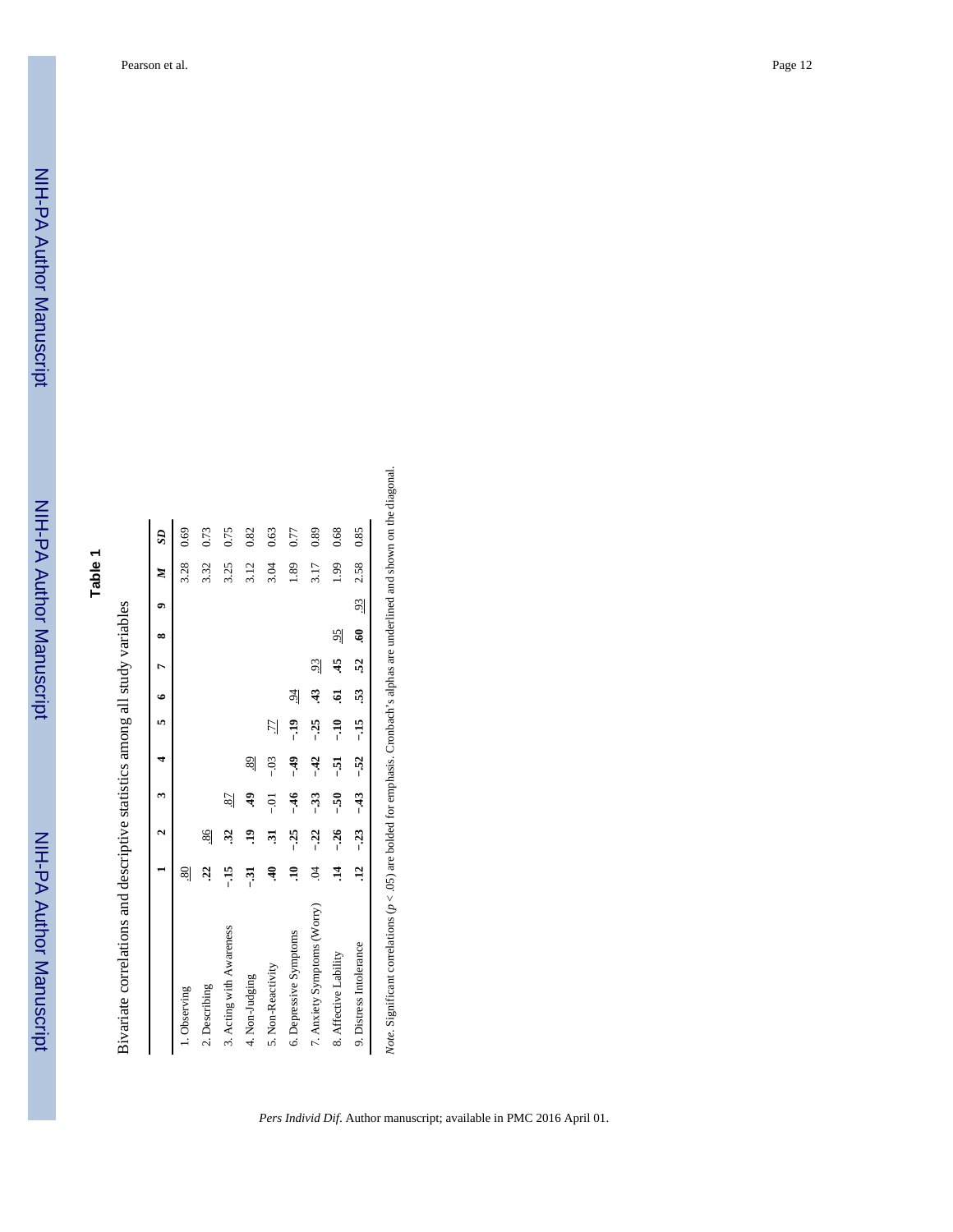# **Table 2**

Fit statistics for 1 through 6 class solutions for Latent Profile Analysis (LPA) Fit statistics for 1 through 6 class solutions for Latent Profile Analysis (LPA)

| Fit Statistics           |          | 10011.07 10281.15 |         | 9755.66 9586.20 9519.25 |         |         |
|--------------------------|----------|-------------------|---------|-------------------------|---------|---------|
|                          |          |                   |         |                         |         |         |
| ÁC                       |          |                   |         |                         |         | 9460.23 |
| BIC                      | 10329.62 | 10088.62          | 9862.29 | 9721.91                 | 9684.05 | 9654.11 |
| 10297.86<br>Adjusted BIC |          | 10037.80          | 9792.42 | 9632.98                 | 9576.07 | 9527.07 |
| Entropy                  |          | 0.547             | 0.685   | 0.748                   | 0.785   | 0.756   |
| 941<br>Smallest n        |          | 434               | 104     | 63                      | 35      | 22      |

Note. AIC = Akaike Information Criterion, BIC = Bayesian Information Criterion. *Note*. AIC = Akaike Information Criterion, BIC = Bayesian Information Criterion.